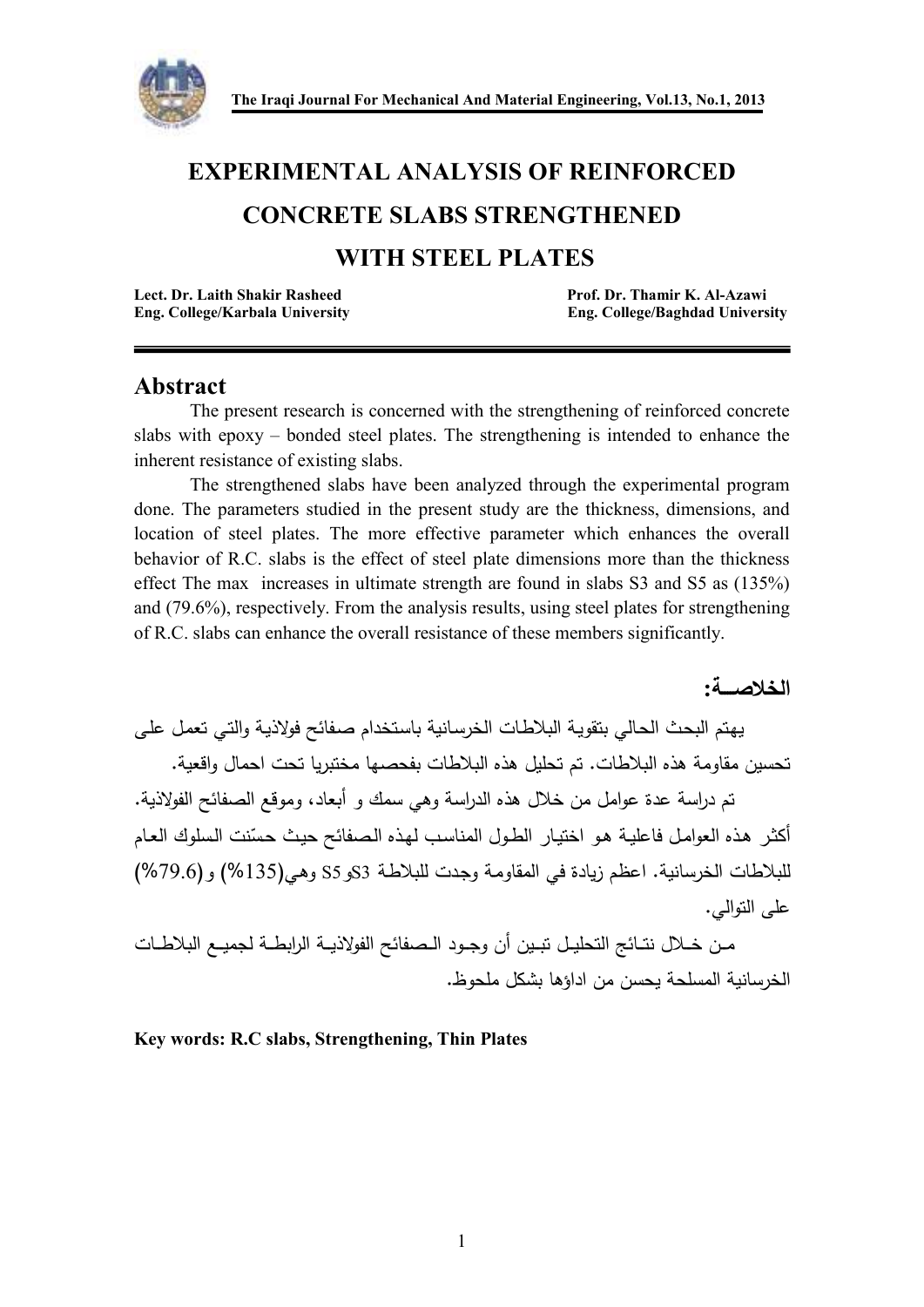## **INTRODUCTION:**

 Reinforced concrete existing structures may need strengthening when an unexpected overloading might be applied. Among many strengthening techniques, the method of plate bonding has been an attractive one in recent years, due to its simplicity, speed of application and minimum increase in the self weight. Steel plates and fiber – reinforced polymer plates (FRP) have both been used in plate bonding, depending on the requirement of a particular situation.

**ــــــــــــــــــــــــــــــــــــــــــــــــــــــــــــــــــــــــــــــــــــــــــــــــــــــــــــــــــــــــــــــــــــــــــــــــ**

 Steel plates are used in this work with two different thicknesses and dimensions for strengthening reinforced concrete test slabs.

The main objective is to determine experimentally the load – deflection relationships of the test specimens, ultimate loads and the debonding stage of the strengthening plates.

## **TEST SPECIMENS:**

 A total of 5 identical slabs were cast and cured under laboratory conditions. The tested slabs are of dimension (60mm×600mm×1500mm). The details of the tested specimens are shown in Table (1).

| Specimens | Symbols        | Slab dimensions             | Steel plate                  |  |
|-----------|----------------|-----------------------------|------------------------------|--|
| type      |                | (mm)                        | dimensions (mm)              |  |
| Slabs     | S1 (control)   | $60 \times 600 \times 1500$ | No plate                     |  |
|           | S <sub>2</sub> | $60 \times 600 \times 1500$ | $3(1.5\times100\times600)*$  |  |
|           | S <sub>3</sub> | $60 \times 600 \times 1500$ | $3(1.5\times100\times1200)*$ |  |
|           | S4             | $60 \times 600 \times 1500$ | $3(1.0\times100\times600)*$  |  |
|           | S <sub>5</sub> | $60 \times 600 \times 1500$ | $3(1.0\times100\times1200)*$ |  |

Table (1): Test Specimens and Strengthening Plate Dimensions

\*see Fig.  $(1)$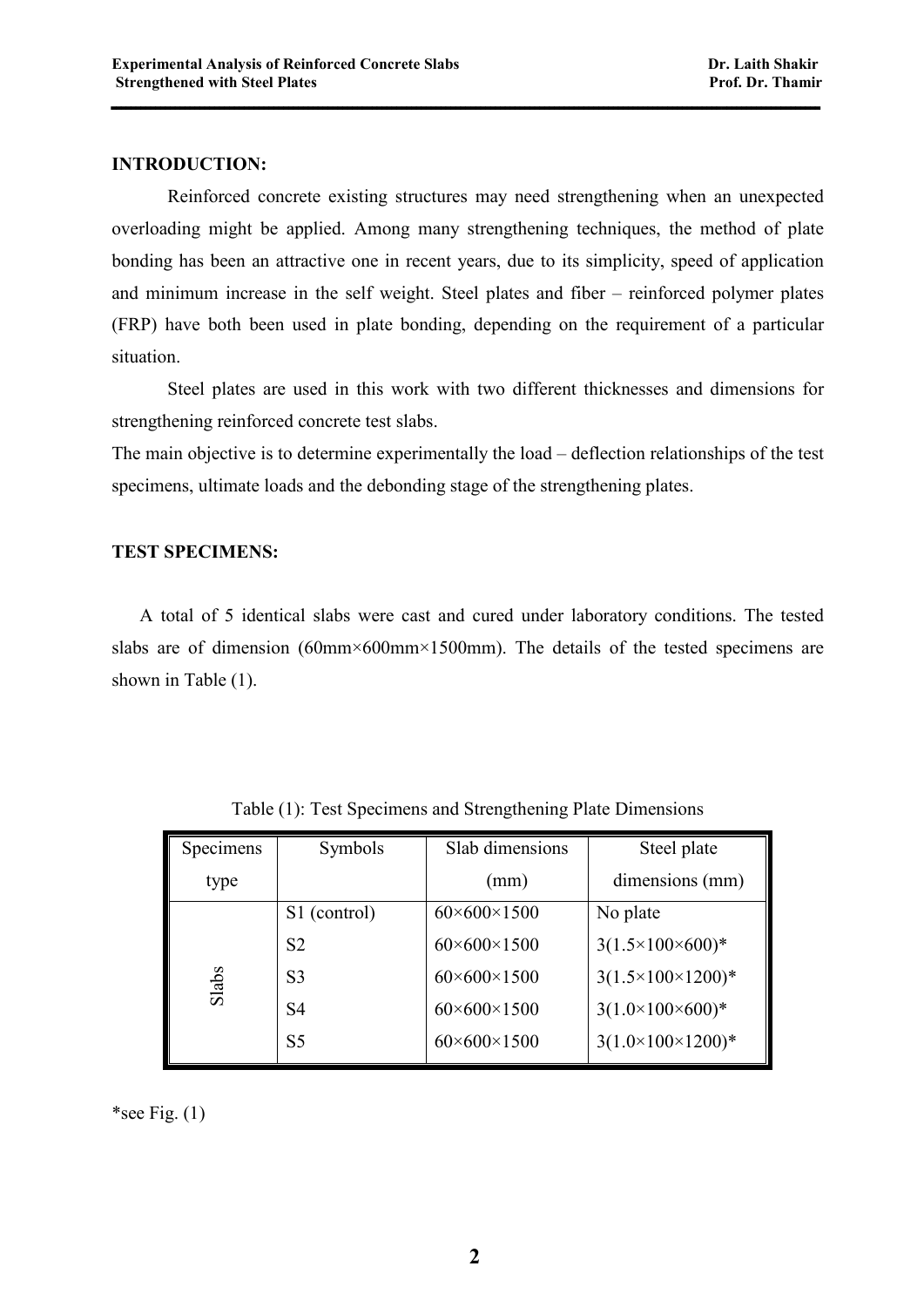



Le =  $1.38$  m (distance between supports for load test)



**Fig.( 1): Test Layout and Specimen Geometry of Slabs** 

## **MATERIALS:**

#### **CONCRETE:**

 All the specimens were cast from the same batch of material. The concrete is of 12 mm maximum size of crushed aggregate. The material proportions are summarized in Table (2):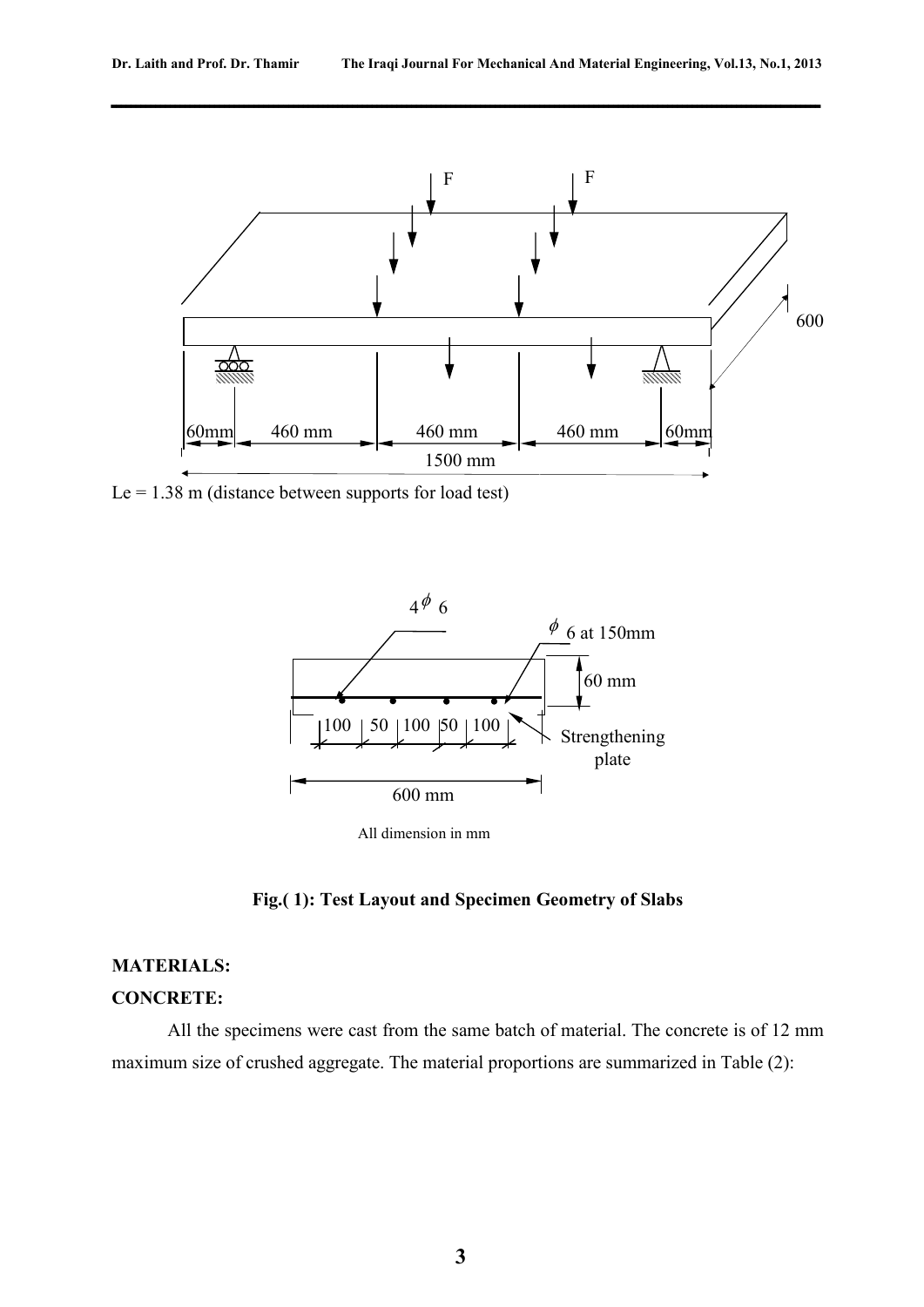| Material                          | Proportions | $(\text{kg/m}^3)$ of $\parallel$ |  |
|-----------------------------------|-------------|----------------------------------|--|
|                                   | concrete    |                                  |  |
| Type (V) (Kuwait) Portland Cement | 400         |                                  |  |
| Water                             | 154         |                                  |  |
| Sand                              | 600         |                                  |  |
| Crushed Aggregate                 | 1177        |                                  |  |

**Table (2): Mix Properties of Concrete** 

 The compressive strength of concrete was obtained using (150×300mm) cylinders tested at 28 days after curing. The tests were conducted in accordance with ASTM C39 – 01, using a 2000 kN capacity hydraulic Universal testing machine (ELE – Digital Elect 2000). The average strength of the cylinder tested was 30 MPa.

 A splitting tensile test was conducted on three samples that have been carried out on standard (100×200mm) cylinders at an age of 28 days after curing. Test procedure was according to ASTM C496 – 96. A 2000 kN capacity hydraulic Universal testing machine (ELE–Digital Elect 2000) was used, an average splitting tensile strength equals to 3.27 MPa was obtained.

## **STEEL REINFORCEMENT:**

 One grade of steel reinforcement was used, according to ASTM A 615M. Grade 60 steel. Slabs were reinforced with four  $\phi$  6 at long direction and with  $\phi$  6 at a spacing of 150 mm. Two bar samples were tested. The test results are summarized in Table (3).

 Test specimens were cut randomly from the bars and the tensile tests showed a consistent strength for all samples.

| Reinforcing Bar | Yield strength | Elongation % | Tensile strength |
|-----------------|----------------|--------------|------------------|
| size No. (mm)   | (MPa)          |              | (MPa)            |
| 6 (deformed)    | 736            | 5.0          | 850              |

**Table (3): Properties of Steel Reinforcement**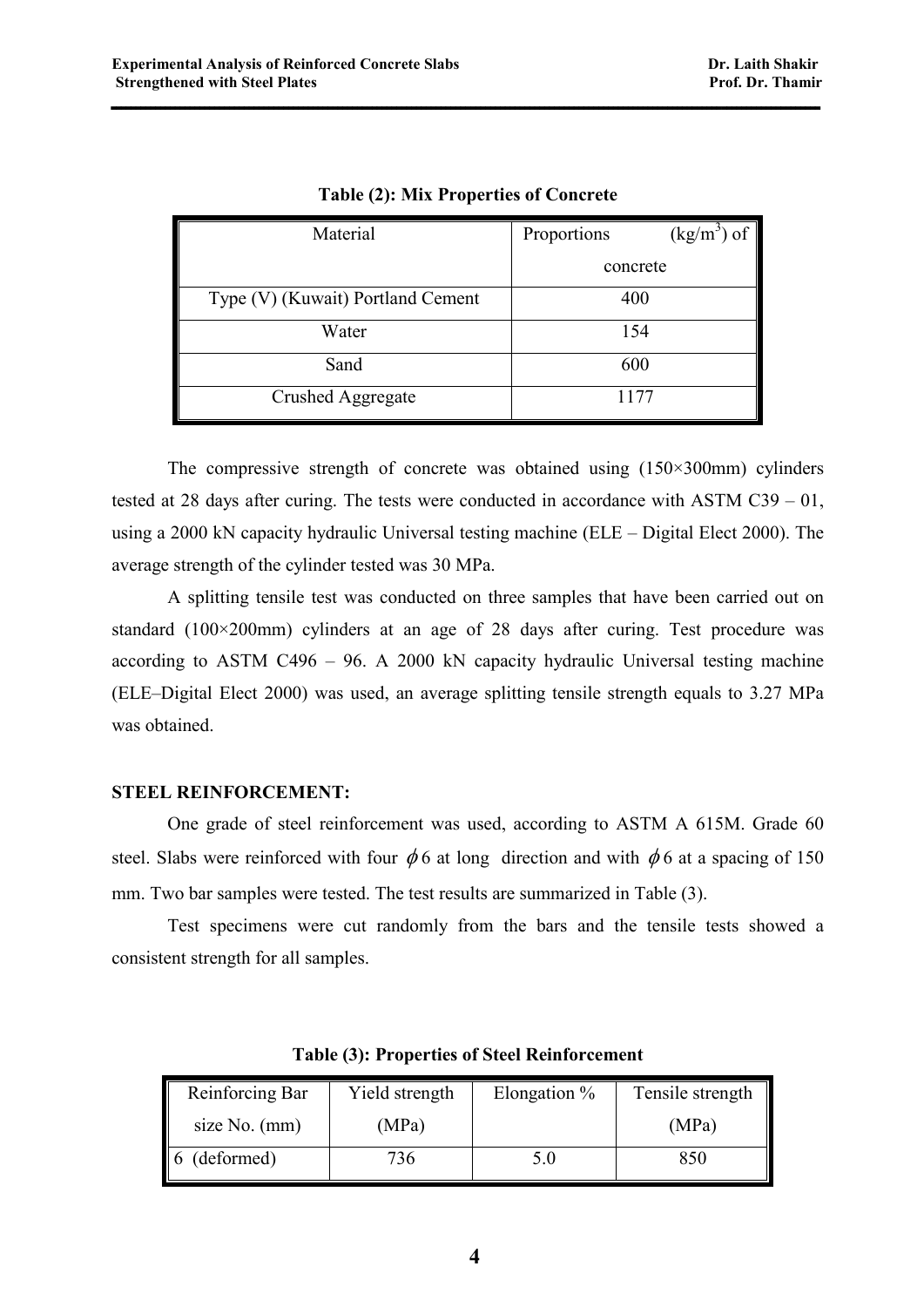#### **STEEL PLATES:**

 Two thicknesses of steel plates (1.0 mm and 1.5 mm) are used to strengthen slab specimens.

 The effects of thickness and steel plate length bonded to concrete members (600 mm and 1200 mm) are considered in the present study. Fig. (1) shows the steel plates arrangement for slab specimens.

 The distribution of steel plate strengthening on the specimens are shown in Table (1). Two samples of each size were tested. Both plate sizes were tested on a hydraulic testing machine under stroke control, and the test results are summarized in Table (4).

Steel plate thickness (mm) Yield strength (MPa) Elongation  $\frac{0}{0}$ Tensile strength (MPa) 1.0 | 279.4 | 15 | 353.7 2.0 | 279.4 | 15 | 365.6

**Table (4): Steel Plate Properties** 

## **ADHESIVE BETWEEN CONCRETE AND STRENGTHENING PLATES:**

 Epoxy resin is widely used as the bond product for most materials used in construction, such as concrete, masonry units, wood, glass, and metals.

In the present work, the epoxy – resin based bond agent is of  $\alpha$  trademark of concresive® 2200 supplied by MBT's Dubai, UAE facility. It was selected to bond steel plate to hardened reinforced concrete beams and slabs. This resin is composed of two components (A and B) and available in packages of 3 kg. Properties of the concresive  $^{\circ}$  2200 are shown in Table (5). These properties of epoxy are in accordance with ASTM C881M–02: type 1, grade 3 and classes B and C.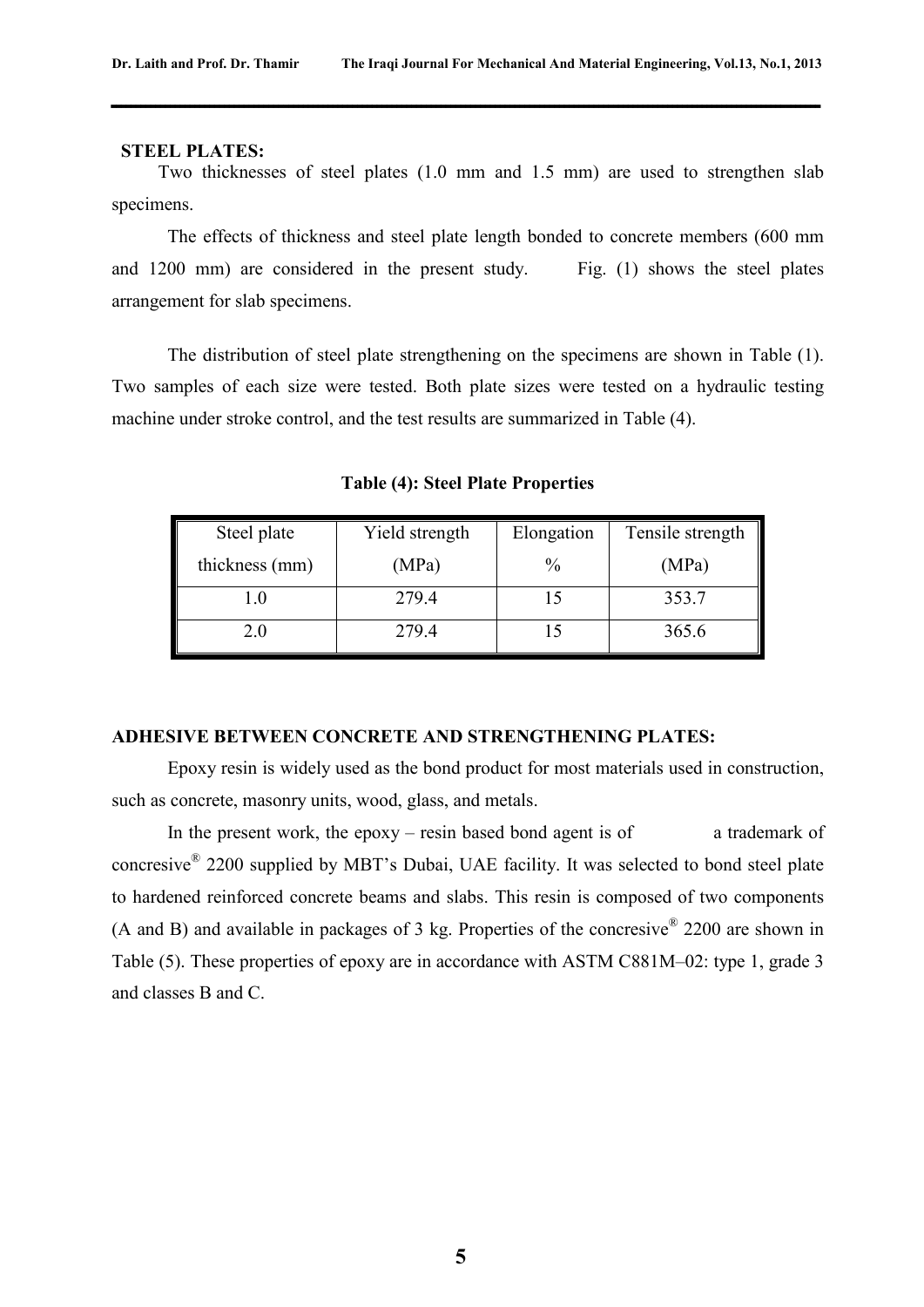| Properties           | Results                                   |  |  |
|----------------------|-------------------------------------------|--|--|
| Color                | Cement grey                               |  |  |
| mixed density        | 1758 kg/m <sup>3</sup> at 25 $^{\circ}$ C |  |  |
|                      |                                           |  |  |
| Compressive strength | 60 MPa at 7 days                          |  |  |
| Bond strength        | $7.0 \text{ MPa}$                         |  |  |
| Compressive modulus  | 1000 MPa                                  |  |  |
| Tensile strength     | 35 MPa at 7 days                          |  |  |
| Pot life*            | at $25^{\circ}$ C : 1 hour 45 minutes     |  |  |
|                      | at $40^{\circ}$ C : 45 minutes            |  |  |
|                      |                                           |  |  |
| Open time**          | at $25^{\circ}$ C : 7 hour                |  |  |
|                      | at $40^{\circ}$ C : 2 hour 15 minutes     |  |  |
|                      |                                           |  |  |
| Full cure            | at $25^{\circ}$ C : 5 days                |  |  |
|                      | $40^{\circ}$ C : 3 days                   |  |  |
|                      |                                           |  |  |
|                      |                                           |  |  |

**Table (5): Epoxy Resin Properties** 

\* Maximum time between final mixing and application during which a resin remains usable<sup>(3)</sup>. Also known working life or used life.

\*\* Open time starts when the adhesive has been applied to the parts to be jointed, it represents the time limit during which the joint has to be closed.

## **Slab Strength:**

The nominal moment capacity  $M_n$  of a one way slab is calculated according to:

$$
M_{n} = \rho f_{y} bd^{2} \left( 1 - 0.59 \rho \frac{f_{y}}{f_{c}'} \right) \qquad \qquad ...(1)
$$

 For the one way slabs strengthened with steel plate, the depth of the equivalent compressive stress block (a) is obtained as follows:

$$
A_s.f_s + A_p f_{sp} = 0.85 f'_c.a.b \qquad \qquad ...(2)
$$

The nominal moment capacity  $M_n$  of one way slab strengthened with steel plate is

calculated by using Eq. (3). 
$$
M_n = A_s.f_s\left(d - \frac{a}{2}\right) + A_p f_{sp}\left(h - \frac{a}{2}\right)
$$
 ...(3)

Where:

 $A_p$ : cross – sectional area of steel plate  $f_{sp}$ : steel plate stress (MPa)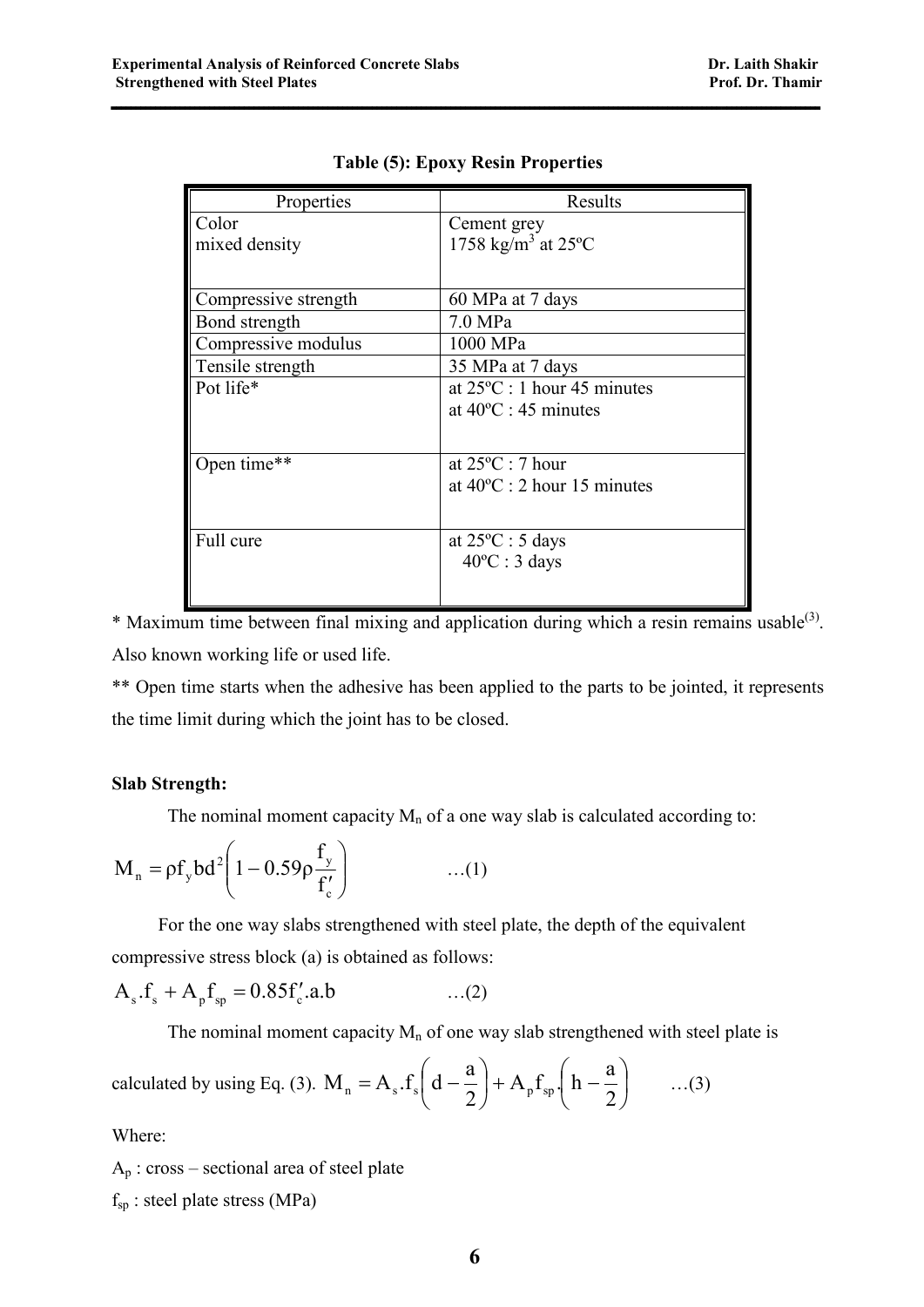As : cross – sectional area of steel reinforcement

 $f_{sp}$ : steel reinforcement stress (MPa)

a : equivalent compressive depth

h : total depth of slab

d : effective depth of slab.

 Where the maximum applied load F for the case of loading shown in Fig. (1) is obtained using Eq. (4).

$$
F = \frac{M_n}{L_e/3} \qquad \qquad ...(4)
$$

Table (6) shows the slab design properties and the material properties.

| Specimens      | $f_c$ | $f_{v}$ | $M_n$    | Predicated maximum |
|----------------|-------|---------|----------|--------------------|
| Symbole        | (MPa) | (MPa)   | $(kN-m)$ | total load (kN)    |
| S <sub>1</sub> | 30    | 736     | 3.52     | 15.3               |
| S <sub>2</sub> | 30    | 736     | 5.9      | 26.0               |
| S <sub>3</sub> | 30    | 736     | 9.0      | 39.49              |
| S <sub>4</sub> | 30    | 736     | 5.11     | 22.23              |
| S <sub>5</sub> | 30    | 736     | 7.31     | 31.78              |

**Table (6): Slab Section Properties** 

## **Test of Specimens:**

 Slabs specimens with the strengthening plate dimensions are shown in Fig. (1). One dial gage was placed at the middle point under the beams to record the deflection as the load was increased. The load was applied at the one – third points for all specimens, Fig. (2).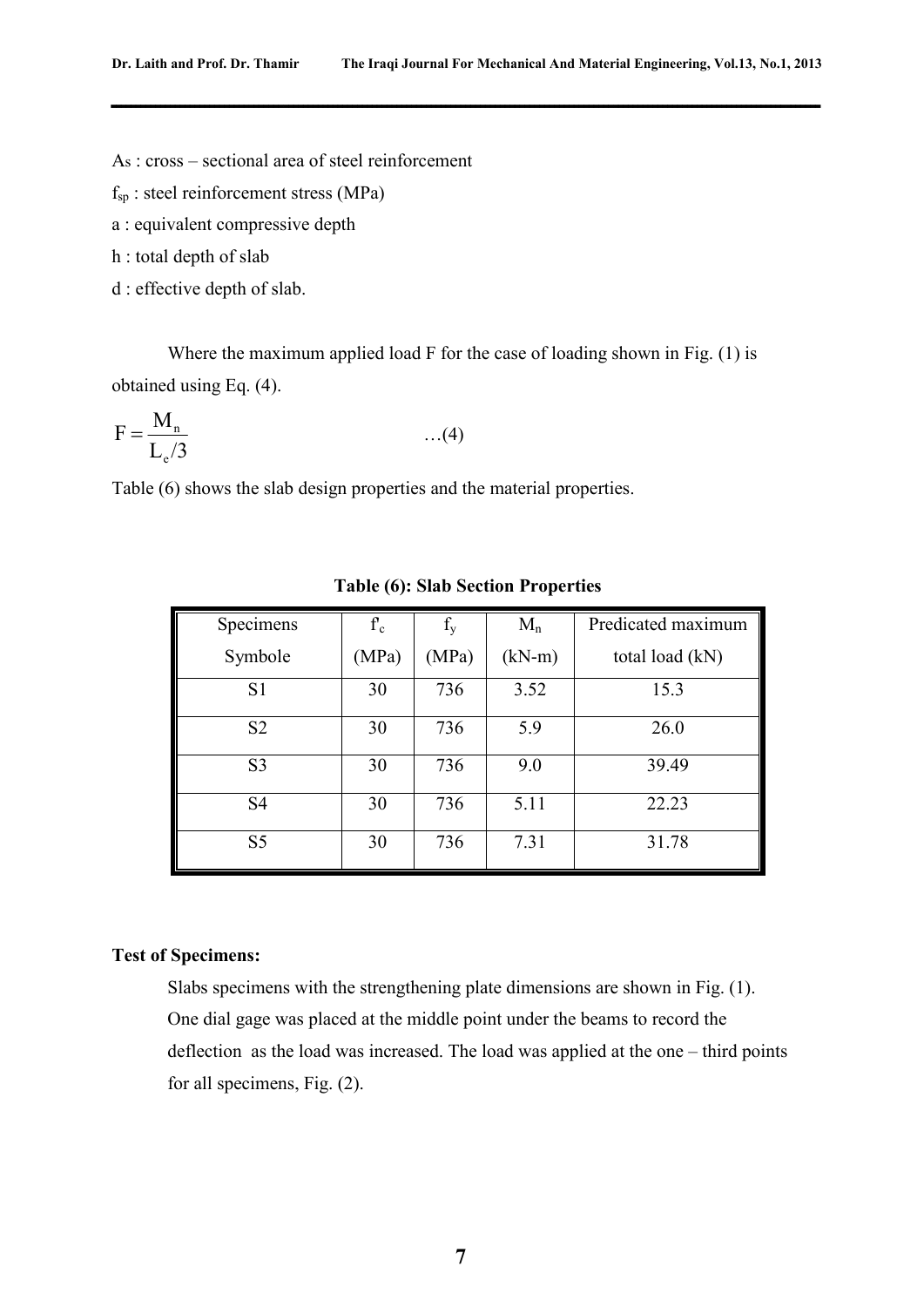

## **Fig. (2): Arrangement of Flexural Test**

**ــــــــــــــــــــــــــــــــــــــــــــــــــــــــــــــــــــــــــــــــــــــــــــــــــــــــــــــــــــــــــــــــــــــــــــــــ**

## **TEST RESULTS AND DISCUSSION OF SLAB SPECIMENS:**

 The test results of the slab specimens are given in Table (6) and Figs. (3) to (6). It's obvious from the test results that the overall properties of R.C. slabs are enhanced when strengthened with steel plate i.e., increase their first crack loads ultimate loads, and stiffness after cracking due to the large axial stiffness of plate.

It's marked that the first crack began at the zone out of steel plate, and also the failure crack are found at the same zone. As for the beams the effect of steel plate dimensions is more effective than the thickness effect. It had been seen clearly that for the R.C. slab strengthened with steel plates, detachment initiates at a zone between the plate end and the load application point at high load level. The increases in ultimate strength are found in slabs S3 and S5 as (135%) and (79.6%), respectively greater than that of the reference slab S1.

With reference to the tests results, it is possible to observe that the specimen failure is never due to concrete crushing or plate failure. Failure is always driven by a sudden loss of the composite action between the R.C. member and the strengthening plate.

 The difference between the experimental and predicated ultimate loads is in the range of  $(3.5\% - 30.3\%)$  as obtained from Tables (6) and (7).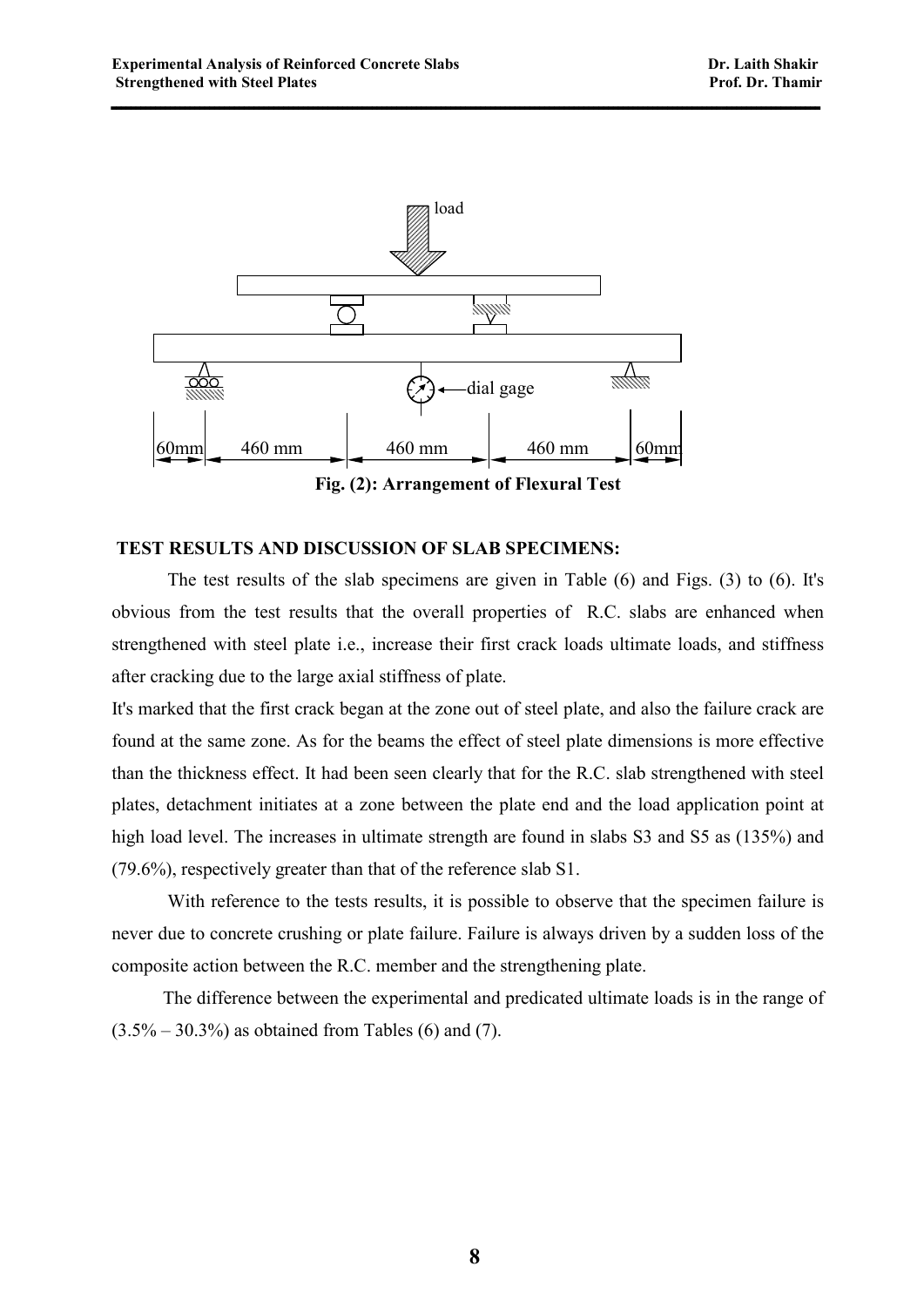| Slab           | V.plate<br>$=$ | Initial crack | Debonding | Experimental  | Ult. Load for Si |
|----------------|----------------|---------------|-----------|---------------|------------------|
| specimen       | ρ<br>V.beam    | load (kN)     | load (kN) | ultimate load | Ult. Load for S1 |
|                |                |               |           | (kN)          |                  |
| S <sub>1</sub> |                | 6.2           |           | 16.2          | 1.0              |
| S <sub>2</sub> | 0.005          | 9.9           | $***$     | 18.1          | 1.11             |
| S <sub>3</sub> | 0.01           | 26.9          | 37.9      | 38.1          | 2.35             |
| S <sub>4</sub> | 0.002          | 9.9           | $***$     | 16.5          | 1.01             |
| S <sub>5</sub> | 0.004          | 16.2          | 29.1      | 29.1          | 1.79             |

**Table (7): Test Results of R.C. Slabs** 

**\*\*No debonding was noticed at ultimate load.** 

## **CONCLUSIONS:**

1. The use of steel plates as a strengthening mean for R.C. slabs enhances the overall properties of these members i.e., increasing their first crack load by (59.6% – 333%) and ultimate load by  $(1.85\% - 135\%)$ .

2. It's noticed that the first cracks began at zone out of steel plate then continue to propagate in that zone.

3. All slabs are failed without debonding of the steel plate except for the slab (S3) for which the steel plate debonded at 99% of failure load.

4. The effects of dimensions of the strengthening steel plate are more effective than the plate thickness for all specimens.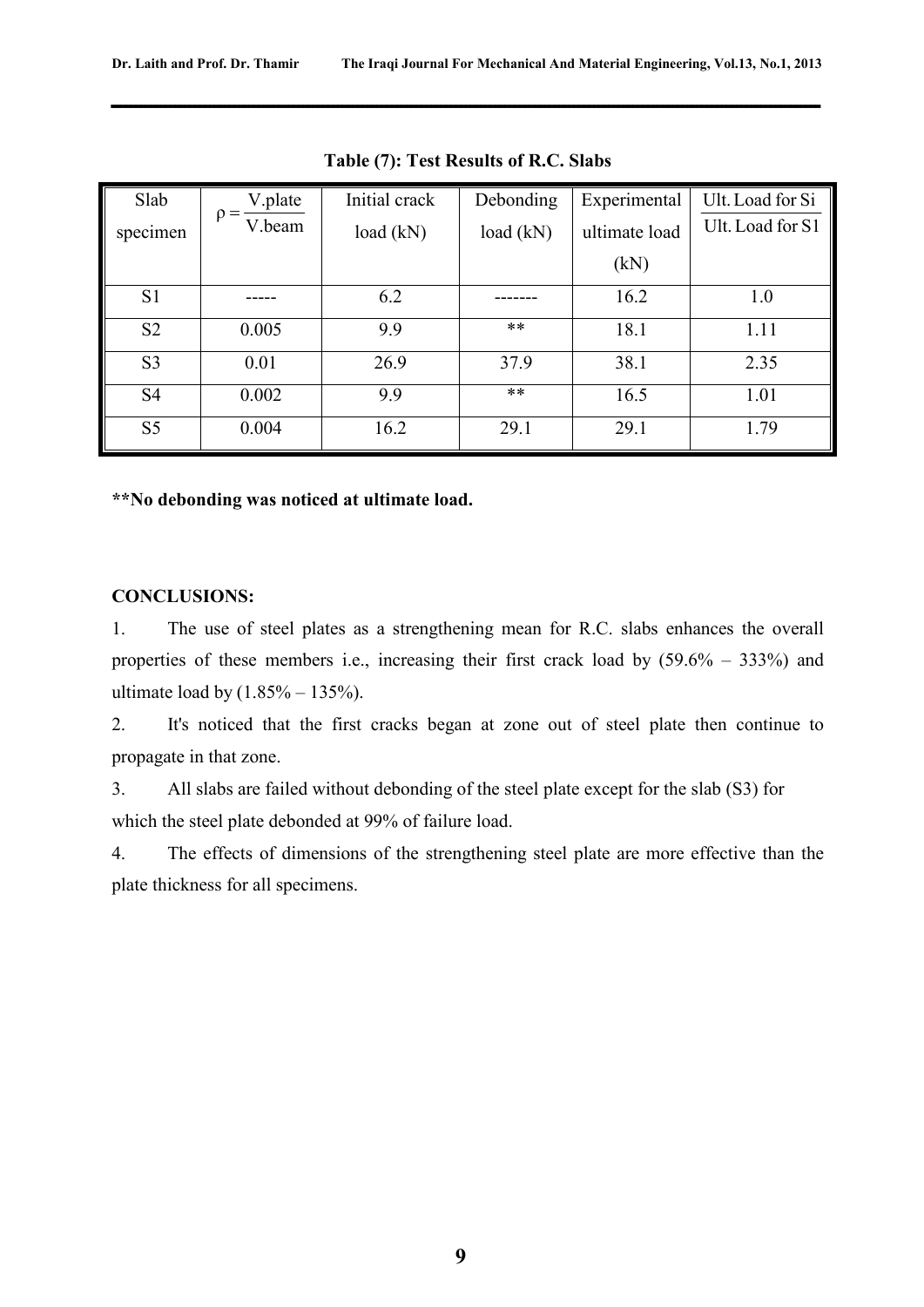

**Fig. (3): Load – Deflection Relation of Simply Supported Slabs Strengthened with 1.5 mm Steel Plates** 



**Fig. (4): Load – Deflection Relation of Simply Supported Slabs Strengthened with 1 mm Steel Plates**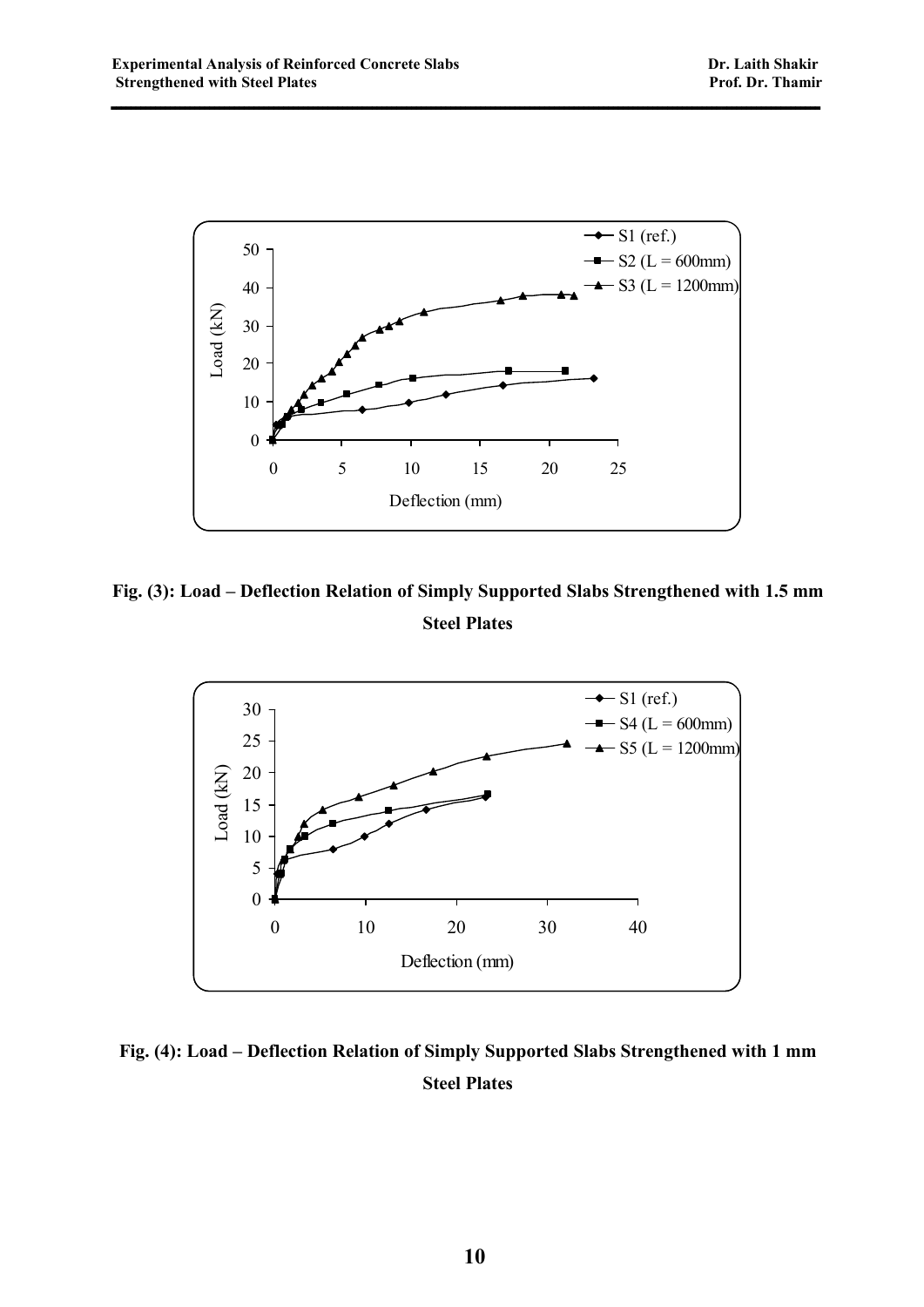

**Fig. (5): Load – Deflection Relation of Simply Supported Slabs Strengthened with Steel Plates of Length 600 mm** 



## **Fig. (6): Load – Deflection Relation of Simply Supported Slabs Strengthened with Steel Plates of Length 1200 mm**